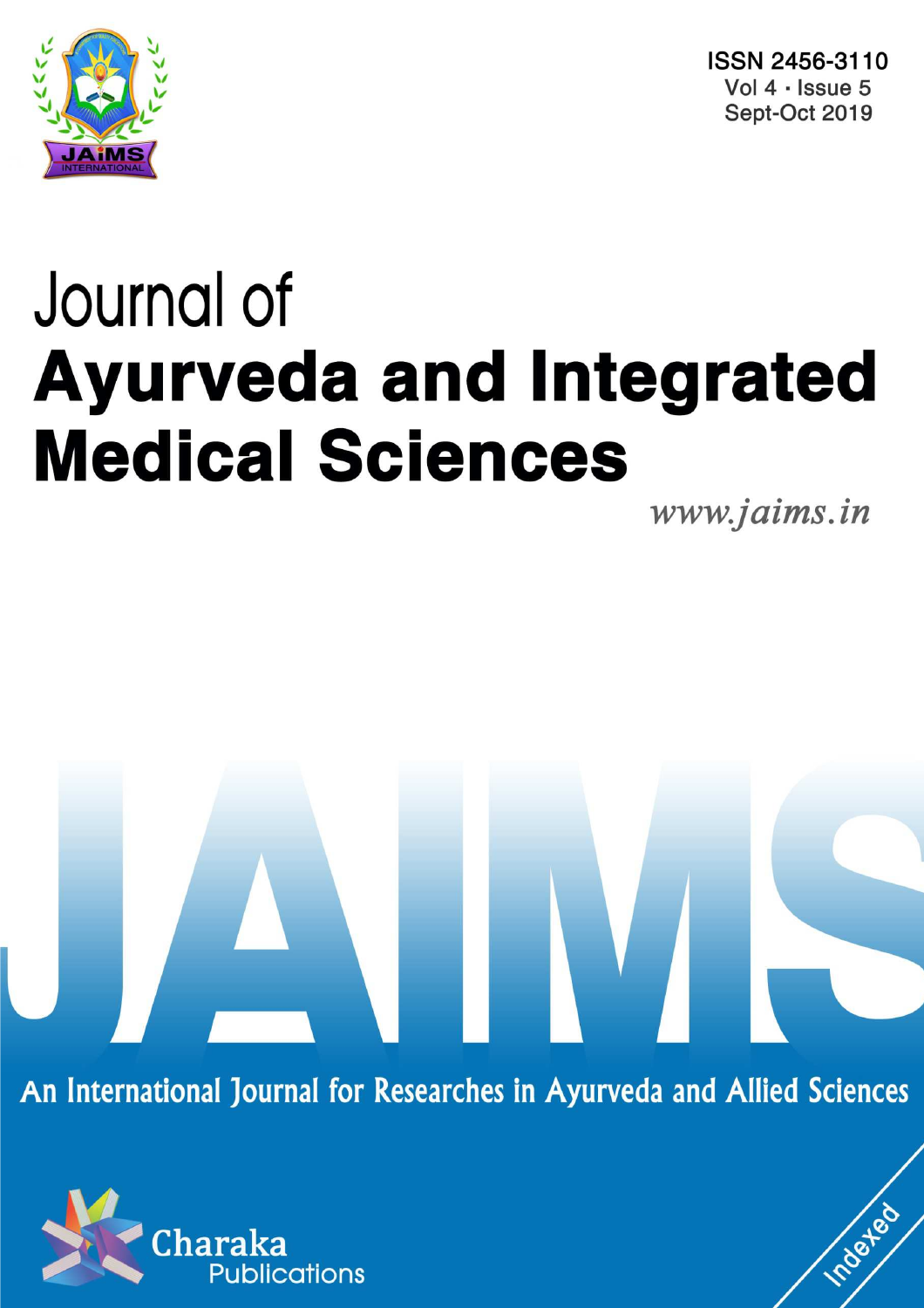

**ORIGINAL ARTICLE** Sept-Oct 2019

# **Pharmaceutical analytical study and their nutritive evaluation of** *Samsarjanopayogi Pathya Kalpas* **and their modified form**

# **Dr. Sunita T. Bhaskar<sup>1</sup> , Dr. Srinivas Yadav<sup>2</sup> , Dr. Surekha S. Medikeri<sup>3</sup>**

*1 Post Graduate Scholar, <sup>2</sup>Guide & Assistant Professor, <sup>3</sup>HOD & Professor, Department of Rasashashtra and Bhaishajya Kalpana, Government Ayurveda Medical College, Bengaluru, Karnataka, INDIA.* 

# A B S T R A C T

In present era demand for quick, more convenient, healthy and quality instant food preparations are increasing and there is a leading edge to pharmaceutically modify them in accordance to the patient compliance, portability, and to provide best quality and hygiene by utilizing the presently available sophisticated modern technology. Hence, the study has been specially planned to modify the *Peyadi Pathya Kalpas* into instant form and assess their physico chemical properties and to evaluate their nutritive values. Flaking technique was used for raw ingredients of *Peyadi Pathya* preparations. Fresh form of *Manda*, *Peya* and *Vilepi* were prepared using *Shashtika Shali* and white rice (*Tandula*) respectively. In same way *Yusha* was prepared using *Mudga* and *Kulattha* separately. The cooking time required for raw grains were  $35\pm1.42$ ,  $12\pm0.41$ ,  $35\pm1.17$  and  $45\pm0.73$  minutes respectively. The flaked ingredients cooking time was  $6\pm1.35$ ,  $3\pm1.13$ ,  $3\pm1.40$ ,  $4\pm1.20$  minutes respectively. The percentage of Carbohydrate observed in raw samples i.e. *Shashtika Shali* 75.2%, white rice 78.52% respectively and percentage of carbohydrate content in flaked samples were 77.43%, 79.49%. The protein content of raw samples of *Mudga* and *Kulattha* are 22.93% and 21.91% respectively and flaked samples were 22.93%, 20.91% respectively, so the flaking technique was used to convert the raw ingredients into flakes which were helpful to reduce the cooking time, energy consumption and less compromising with the nutritive values as concerned.

**Key words:** *Flaking, Peyadi, Samsarjanopayogi, Food technology.*

# **INTRODUCTION**

Among manifold treatment modalities of Ayurveda, *Shodhana* therapy attains an esteem position and plays a key role in uprooting the chronic diseases from their root level. After the completion of *Shodhana* 

# **Address for correspondence:**

**Dr. Sunita T. Bhaskar**  Post Graduate Scholar, Department of Rasashashtra and Bhaishajya Kalpana, Government Ayurveda Medical College, Bengaluru, Karnataka, INDIA. **E-mail:** dr.sunita.b.bams@gmail.com Submission Date: 02/09/2019 Accepted Date: 09/10/2019 **Access this article online**



procedures immediately normal diet should not be advised. As *Koshtagni* is impaired, sudden adaptation of normal diet may cause further detoriation of *Koshtagni*. In order to get the complete benefits of *Shodhana* procedures *Samsarjana Karma***[1]** has been explained in our classics. For which *Acharya Charaka*  quotes a simile as "*Anu Agni* gets flared up by gradually putting dry grass, cow dung cakes**[2]** etc. like wise *Samsarjana Krama* serves to bring back the impaired *Koshtagni* to its normal level. This starts with the gradual/sequential order of simple carbohydrate to multi nutrient diet in the form of *Manda,***[3]** *Peya***[4]** *Vilepi, Akrita Yusha,***[5]** *Krita Yusha* and *Mamsa Rasa.***[6]** *Peyadi* classical preparations were more time consuming and difficult for patients to prepare by themselves, in order to reduce the preparation time which is the main factor in modification i.e. ready to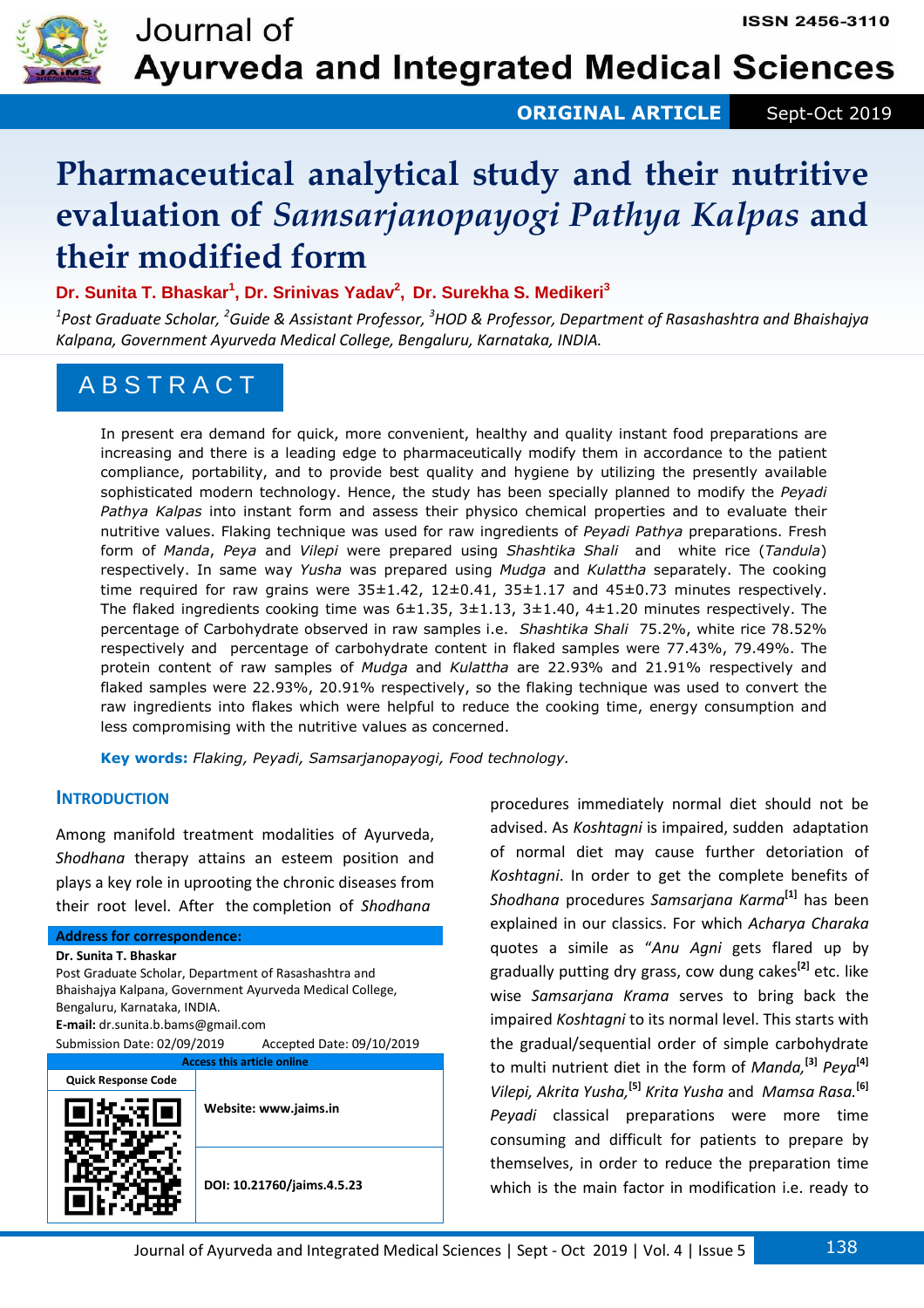# **ISSN: 2456-3110 CONSERVERTIGE Sept-Oct 2019**

prepare foods. The modern sophisticated Flaking**[7]** food technology was made use in this study.

# **MATERIALS AND METHODS**

# **Collection of raw drugs**

# *Pradhana Dravyas*

*Shashastika Shali* , White rice (*Tandula*), *Mudga*, *Kulattha* and water

# *Prakshepaka Dravyas*

*Saindhava Lavana*, *Pippali Choorna, Shunthi Choorna*  and *Ghritha* 

# **Instruments used**

Stainless steel vessels, weighing machine, wire mesh trays, pressure cooker, tong.

### **Ingredients**

- *Shatika Shali* grains 125gms
- Water- QS

# **Procedure**

# **Soaking in boiled water**

The measured quantity of *Shashtika Shali* was taken and washed thoroughly and soaked in boiled water for 30 minutes .

The excess water was decanted through wire mesh trays to take out the well soaked rice and keep it for drying in shade for 5-10 minutes, after the rice was partially dried it was taken for further procedure.

### **Steaming of soaked rice**

The wire mesh trays containing soaked rice were kept in the pressure cooker and Steaming was done for 15minutes

**Flaking process:** Steamed *Shashtika Shali* rice

**Instruments used:** Flaking machine, Big plain tray, zip lock covers

# **Procedure**

Steamed rice was taken and little by little rice was fed into the flaking machine.

Thin dry flakes were collected in the big broad tray which was kept under the flaking machine.

The flaked samples were stored in zip lock covers.

**Note:** White rice, *Mudga* (Green gram) and *Kulattha*  (Horse gram) flakes were also prepared by adopting the same flaking procedure.



**Fig. 1: Flaking machine** 



**Fig. 2:** *Shashtika Shali*



**Fig. 3:** *Shashtika Shali* **flakes**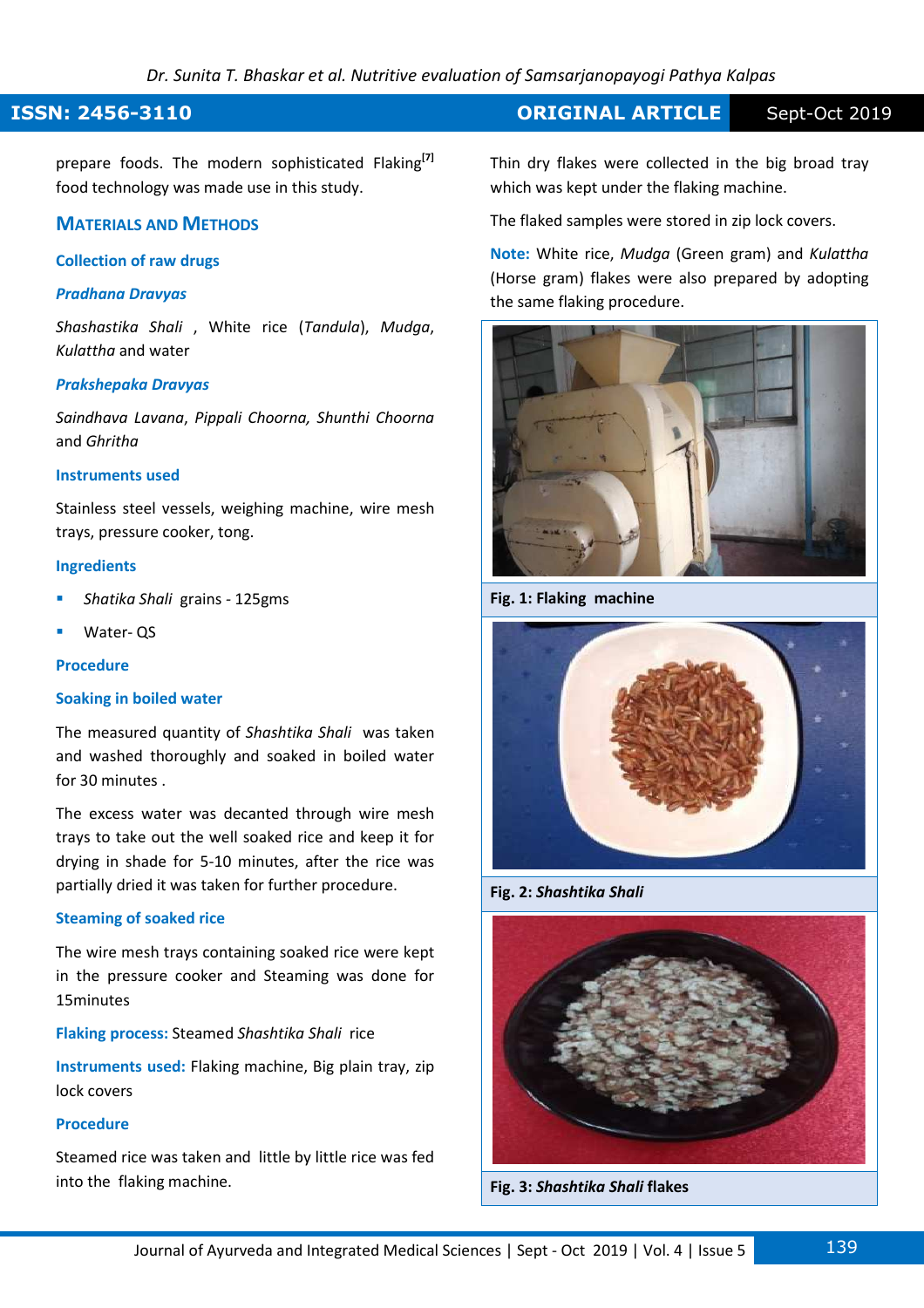# *Dr. Sunita T. Bhaskar et al. Nutritive evaluation of Samsarjanopayogi Pathya Kalpas*

# **ISSN: 2456-3110 CRIGINAL ARTICLE** Sept-Oct 2019



**Fig. 4: White rice**



**Fig. 5: White rice flakes**



**Fig. 6: Green gram** 



**Fig. 7: Green gram flakes** 



**Fig. 8: Horse gram** 



**Fig. 9: Horse gram flakes** 

# **RESULTS**

# **Pharmaceutical results**

# **1. Preparation of flaking of raw samples**

| Flake sample    | <b>Initial</b><br>weight | Loss | <b>Total yield</b> |  |
|-----------------|--------------------------|------|--------------------|--|
| Shashtika Shali | 125g                     | 10g  | 115 <sub>g</sub>   |  |
| White rice      | 125g                     | 20g  | 105 <sub>g</sub>   |  |
| Green gram      | 125g                     | 15g  | 110 <sub>g</sub>   |  |
| Horse gram      | 125 <sub>g</sub>         | 10g  | 115g               |  |

# **2. Cooking time of fresh form and flakes of** *Peyadi Pathya***s**

| <b>Samples</b> | Cooking time of Cooking<br>raw (Min) | time<br>οf<br><b>Flakes (Min)</b> |
|----------------|--------------------------------------|-----------------------------------|
| Shashtika      | $36 + 1.42$                          | $6 + 1.35$                        |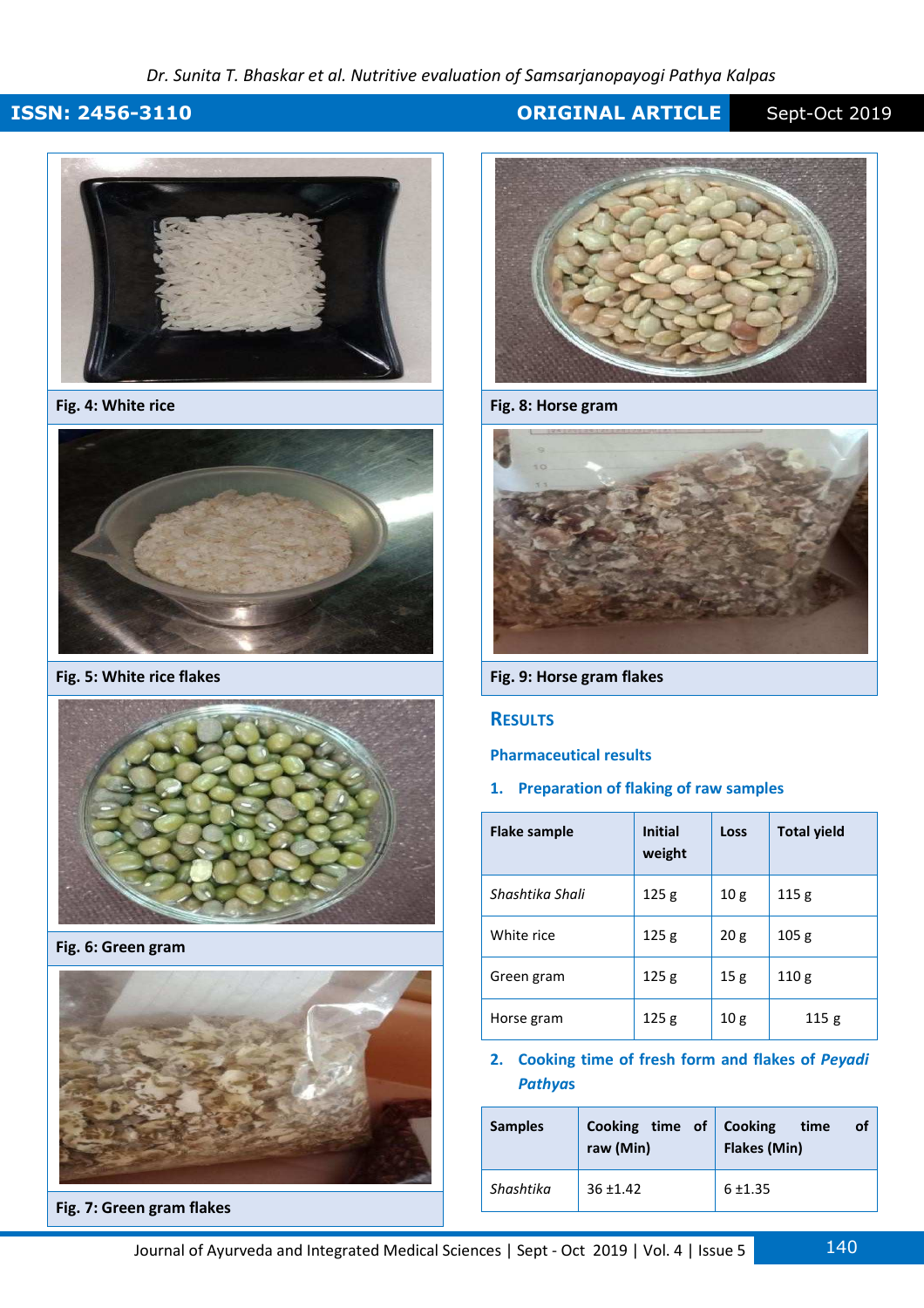| Shali      |               |            |
|------------|---------------|------------|
| White rice | $12 \pm 0.41$ | $3 + 1.13$ |
| Green gram | $35 + 1.17$   | $3 + 1.40$ |
| Horse gram | $45 \pm 0.73$ | $4 + 1.20$ |

# **3. Proximate Analysis raw samples**

| <b>Samples</b>   | Shashtika<br>Shali | White<br>rice | Green<br>gram | <b>Horse</b><br>gram |
|------------------|--------------------|---------------|---------------|----------------------|
| Moisture (%)     | 11.46              | 11.20         | 10.37         | 10.16                |
| Protein (%)      | 9.54               | 9.74          | 22.93         | 21.91                |
| Fat (%)          | 2.74               | 0.32          | 1.23          | 1.05                 |
| Ash (%)          | 1.06               | 0.22          | 3.61          | 3.27                 |
| Carbohydrate (%) | 75.2               | 78.52         | 61.86         | 63.61                |
| Energy (K cal)   | 363.6              | 355.9         | 350.2         | 351.5                |

# **4. Proximate Analysis of flaked sample**

| <b>Samples</b>   | <b>Shashtika</b><br>Shali | White<br>rice | Green<br>gram | <b>Horse</b><br>gram |
|------------------|---------------------------|---------------|---------------|----------------------|
| Moisture (%)     | 9.65                      | 9.89          | 8.53          | 8.12                 |
| Protein (%)      | 8.54                      | 8.74          | 21.93         | 20.91                |
| Fat (%)          | 2.85                      | 0.96          | 2.42          | 1.25                 |
| Ash (%)          | 1.53                      | 0.92          | 3.2           | 3.4                  |
| Carbohydrate (%) | 77.43                     | 79.49         | 63.92         | 66.32                |
| Energy (K cal)   | 369.5                     | 361.6         | 360.5         | 360.2                |

# **DISCUSSION**

In order to attain the complete benefits from *Shodhana* therapies and make them easy for patients to prepare and use appropriately there is a necessity to give modern touch to our classical preparations without compromising with its nutritive values when compared to raw and the modified form.

# **ISSN: 2456-3110 CONSERVERTIGE Sept-Oct 2019**

The soaked rice should not contain excess of water to facilitate further procedure, the soaked rice was steamed without putting whistle to the pressure cooker in order to avoid cooking of rice where we want only the softening of the grain which helps in pressing the grain to flatten in flaking machine. The rice was easily breakable into 2 halves after steaming procedure. After steaming the steamed samples were dried for 5-10 ten minutes in room temperature only. To ease the next step i.e. Flaking process. Presence of excess water makes the samples to stick to the flaking machine.

Flaking procedure is the technique which is being extensively used in the modern food industries example: corn flakes, oats flakes etc. so this technique was made use to modify the structure and texture of the raw ingredients to flat and thin which in turn helps to reduce the cooking time of the raw samples. *Shashtika Shali* is one among the *Nithya Sevaniya Dravya* as mentioned in our classics, white rice (*Tandula*) being the staple food, *Mudga* (Green gram) being the *Sada Pathya* and *Kulattha* has many health benefits in *Sthoulya* and *Mutragata Rogas* and so on. Owing to the health benefits of these drugs which were made use in this study. The raw ingredients can be soaked in cold water also but the time of hydration will be more. So boiled water was used to soak the ingredients. There was no much difference in final product quality when compared to cold water and boiled water soaking but boiled water hasten the softening the raw drugs within the period of 30 minutes rather than soaking the ingredients in cold water for 4-5 hours. The flaked samples can be used for the preparation of *Peyadi* preparations in the classical reference of water ratios.

Flaked drug samples were reconstituted by putting in boiled water and within few minutes the preparations will be ready to be served. The *Prakshepaka Dravyas*  can be added and used in case of *Krita Yusha* preparation.

# **CONCLUSION**

The classical method of preparation of *Peyadis* were consuming more time for cooking due to usage of raw